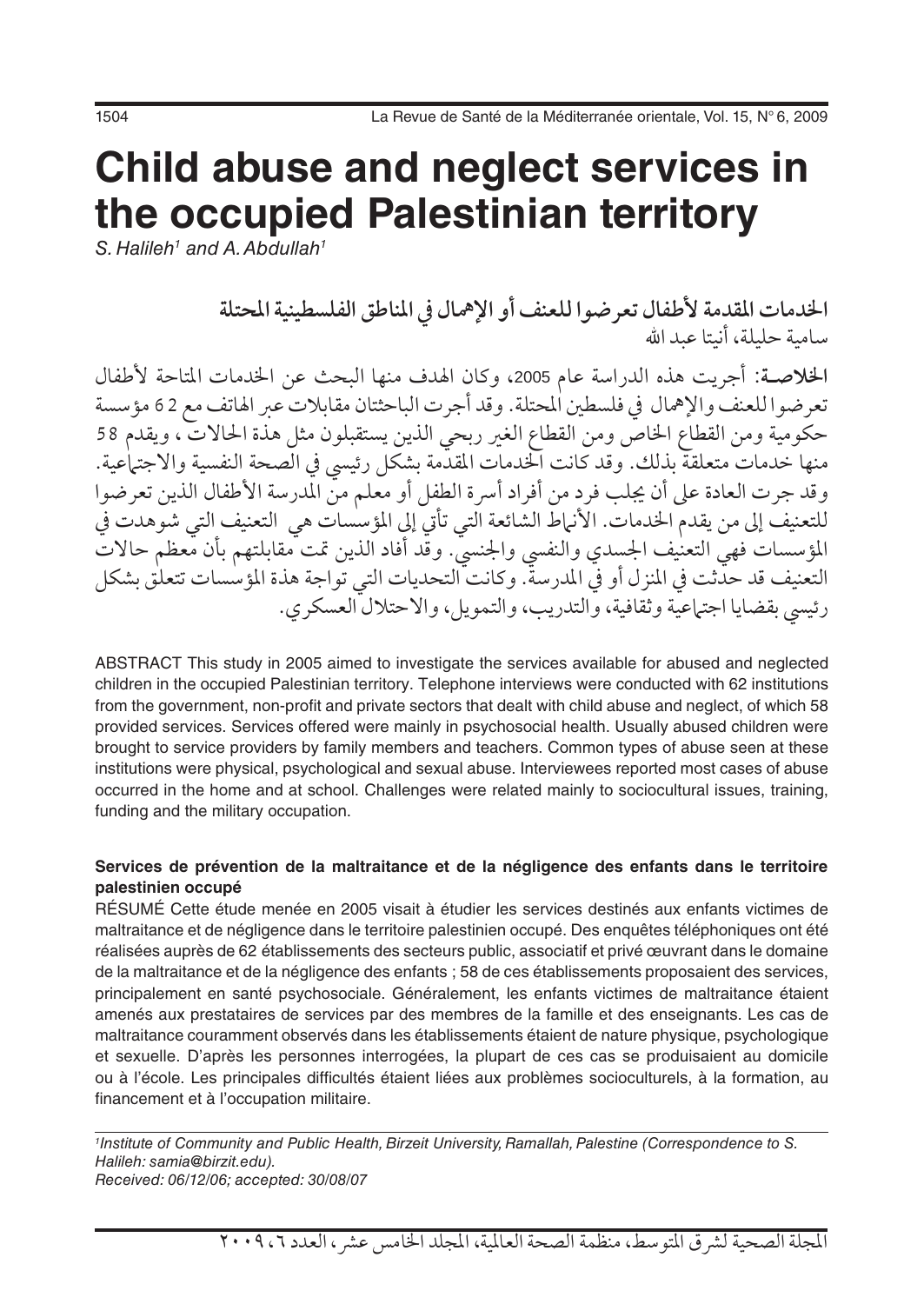# **Introduction**

For the past 40 years, the Palestinian population in the West Bank and Gaza Strip has been living under Israeli occupation and been exposed to multiple forms of violence and deprivation. It is well recognized that external violence generates violence within society, where children are among the most vulnerable [*1,2*]. In order to understand and respond to this problem, researchers began investigating child abuse and neglect within the Palestinian family, community and school environments.

In a study by the Palestinian Central Bureau of Statistics (PCBS) on the types and prevalence of domestic violence against children as reported by mothers, 51.6% of children aged 5–17 years had been exposed to violence in 2005, more in the West Bank than the Gaza Strip, and more in rural areas [*3*]. High rates of child abuse of teenagers (71% in the West Bank, 83% in the Gaza Strip) were reported by service providers [4]. It was also found that 16.4% of schoolchildren aged 12–16 experienced psychological abuse within their families [*5*].

Other studies focused on sexual abuse among Palestinian undergraduate college students: 5.7% had been sexually abused by a family member, 11.6% by a relative and 13.2% by a stranger before the age of 12 years [*6*]. These high rates were confirmed by another study in which 13% of 9th grade students from the West Bank reported having experienced sexual assault [*7*].

Although the Palestinian Ministry of Social Affairs (MoSA) has taken the lead in providing services for children in need (of which child abuse and neglect is only one category), there are a large number of other service providers, mainly nongovernmental organizations (NGOs), who work in the same field.

This survey, conducted in 2005 by the Child Health Unit at the Institute of Community and Public Health at Birzeit University, aimed to provide baseline information for policy-makers about existing services. The questions for this study were: who provides services for abused and neglected children and their families; what types of services are available and what is their geographical distribution; what linkages exist between service providers; what are the characteristics of abuse and neglect; what information systems exist, if any; and what are the major obstacles and challenges to the implementation of programmes to tackle child abuse and neglect.

# **Methods**

For the purpose of this study, a consultative committee was formed to include institutions and organizations who have worked on and/or studied child abuse and neglect, including the MoSA, United Nations Children's Fund (UNICEF), Defence for Children International (DCI) Palestine Section and some specialized professionals and researchers. The aim of the consultative committee was to define the concepts, agree on the specific objectives of the questionnaire and to identify the approach in locating relevant institutions.

A child was defined as being below the age of 18 years. Abuse was defined as physical, sexual and/or psychological, perpetrated by members of the family, school, neighbourhood communities or society at large. Neglect was defined as intended or unintended failure to provide basic health, education, affection or material needs appropriate to the child's age and development.

The questionnaire was designed to include the following variables: types of institution; location and activities; services offered; frequency of types of abuse dealt with (frequent, moderately frequent or rare); severity (mild, moderate or severe);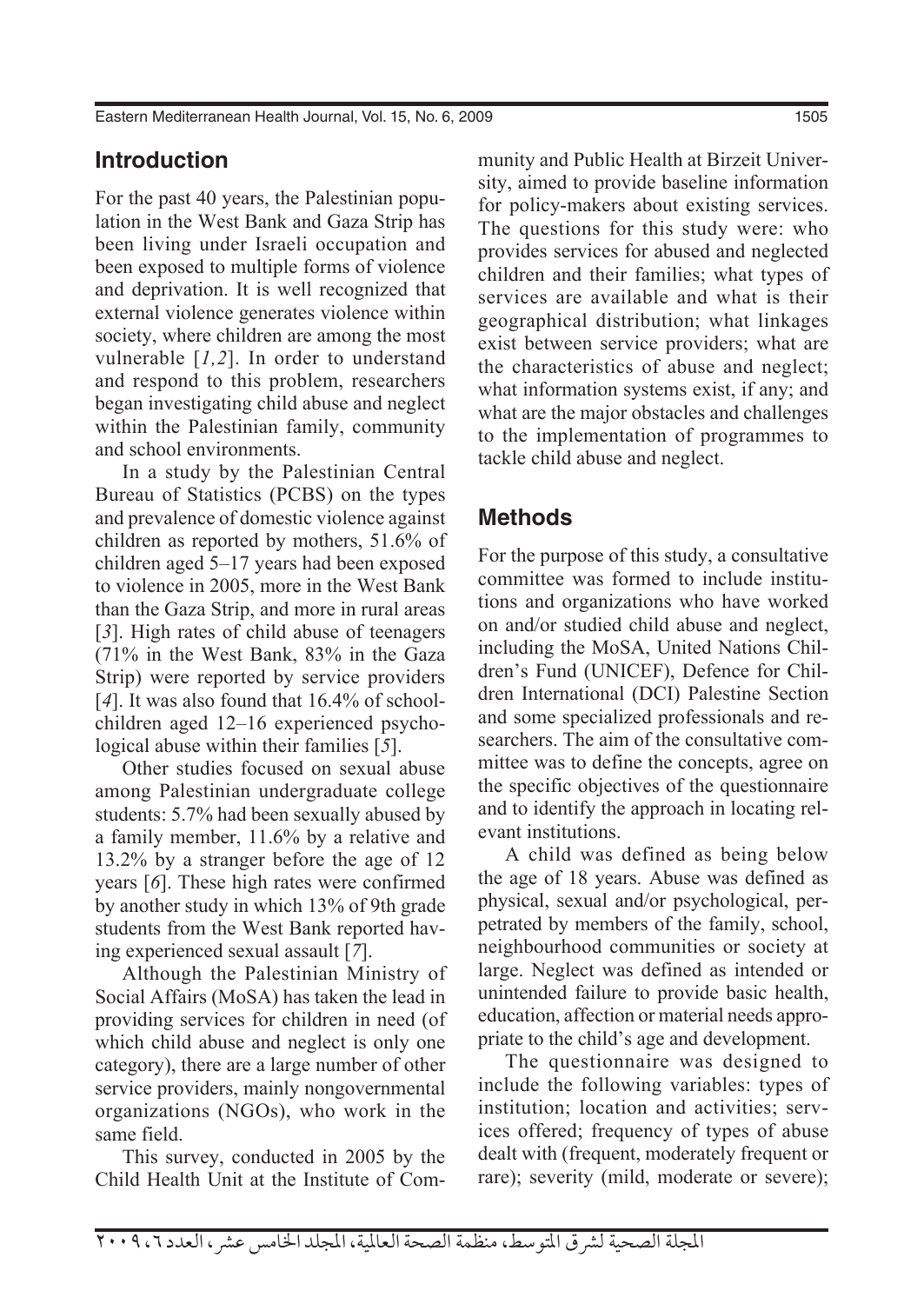1506 La Revue de Santé de la Méditerranée orientale, Vol. 15, N° 6, 2009

where maltreatment occurs and who brings children to the institution; recording and reporting of cases; and challenges facing the implementation of services. If the institutions produced resources relevant to this research study, these were requested and collected.

Relevant service providers from various sectors in the occupied Palestinian territory were obtained from lists compiled by the Institute of Community and Public Health at Birzeit University, the MoSA and the Palestinian Academic Society for the Study of International Affairs directory. Interviews were conducted by telephone with government, NGOs and international institutions and the United Nations Relief and Works Agency (UNRWA) across the main service sectors of education, psychosocial, physical health and special needs. Interviewees were also asked whether they knew of any other institutions that worked in the field of child abuse and neglect to add them to the list of targeted institutions.

Two field workers carried out the interviews over a 6-week period in 2005. Although the final list might have missed some institutions, of those interviewed the response rate was 100%. In all of the interviews it was requested that the interviewee be someone who knew the work of the institution well to ensure quality of information. Consequently the director or head of programmes was usually interviewed.

## **Results**

A total of 62 institutions whose work was related to child abuse and neglect were identified and their directors/heads of programmes were interviewed. The bulk of the institutions were located in the West Bank (38, 61%); 49 (79%) were based in urban areas, 9 (14.5%) in refugee camps and 4 (6.5%) in rural areas. Of those interviewed, 58 provided services for child abuse and neglect. Most of them (39, 67%) worked for Palestinian NGOs, while 11 (19%) worked for the government institutions or UNRWA serving the refugees. The rest (8, 14%) worked for international organizations.

#### **Type of activities**

Activities related to child abuse and neglect prevention were divided into 5 broad categories, noting that most of the institutions were involved in more than 1 activity. Nearly all of the institutions provided services (58, 94%), 42 (68%) produced resource materials, 25 (40%) conducted research related to child protection and 19 (31%) were active in policy-making. In addition, 3 of the institutions said they also funded projects implemented by others.

Of the 58 institutions that provided services, 41 provided more than 1, amounting to a total of 101 services (Table 1). Services offered included: 40% psychosocial services for abused children, including some medical care; 15% vocational training, continuing education and capacity-building for school

| Table 1 Types of child abuse and neglect<br>services in the occupied Palestinian territory<br>offered by the institutions providing services |                                           |                  |  |
|----------------------------------------------------------------------------------------------------------------------------------------------|-------------------------------------------|------------------|--|
| Service category                                                                                                                             | No. of<br>programmes/ service<br>projects | % of<br>category |  |
| Psychosocial,<br>medical                                                                                                                     | 40                                        | 40.0             |  |
| Training/capacity-<br>building                                                                                                               | 15<br>12                                  | 15.0<br>12.0     |  |
| Child protection<br>Culture/recreation                                                                                                       | 12                                        | 12.0             |  |
| Disability<br>Advocacy/awareness                                                                                                             | 9                                         | 9.0              |  |
| raising<br>Outreach                                                                                                                          | 8<br>5                                    | 8.0<br>5.0       |  |
| <b>Total services</b><br>reported                                                                                                            | 101                                       | 100.0            |  |

# المجلة الصحية لشرق المتوسط، منظمة الصحة العالمية، المجلد الخامس عشر ، العدد ٦، ٢٠٠٩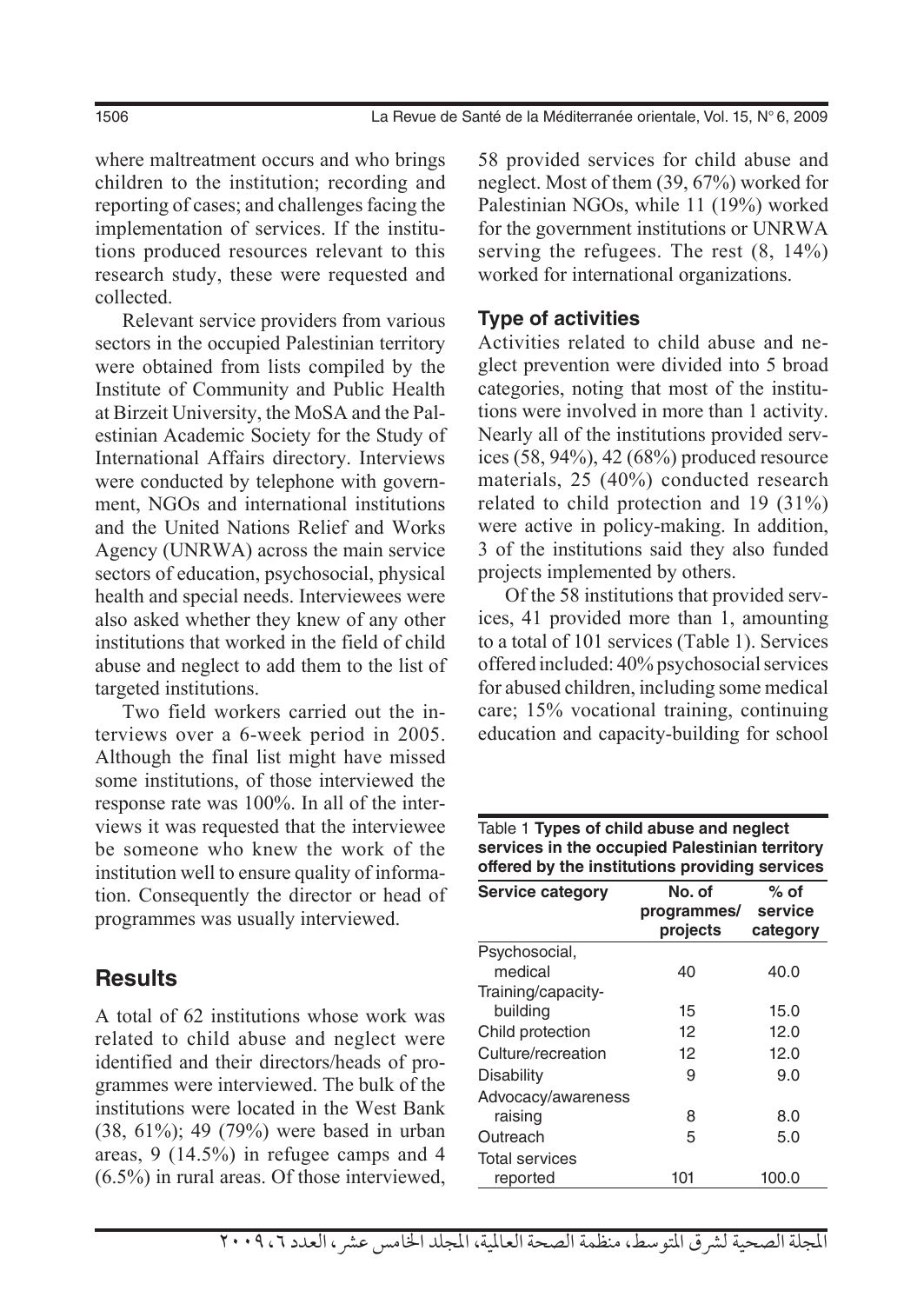Eastern Mediterranean Health Journal, Vol. 15, No. 6, 2009 1507 1507

dropouts, teachers and caregivers; 12% specific services for abused and neglected children; and 12% cultural and recreational activities (Table 1).

#### **Frequency and severity of main types of abuse and neglect dealt with**

Due to the lack of data on institutions dealing with child abuse and neglect cases, an estimate of frequency of cases was used in the questionnaire: frequent, moderately frequent or rare. Physical abuse and psychological abuse cases were the most frequently dealt with according to 77% and 70% of interviewees respectively. Child neglect was moderately frequently dealt with according to 41% of interviewees, compared to 29% who said they either frequently or rarely dealt with it. As for sexual abuse, it was rarely dealt with, as indicated by 73% of interviewees.

Cases of child abuse and neglect received by the services were rated as severe by 93% of interviewees for psychological abuse, 88% for general neglect, 79% for sexual abuse and 77% for physical abuse.

#### **Where abuse and neglect occur**

The most common place for child abuse and neglect to occur was the home, reported by 53 (91%) interviewees, or the school, reported by 41 (71%) (Table 2). Fewer institutions reported that child abuse and neglect was perpetrated by strangers in the streets and wider community (18, 31%) or in Israeli prisons or military violence at checkpoints (14, 24%).

#### **Who brings cases to the attention of service providers**

The question of who brings cases to the attention of service providers triggered more than one answer (Table 3). Most of the interviewees (41, 71%) cited family members, while 37 (64%) mentioned schoolteachers and counsellors. Palestinian Authority institutions in general contributed according to 22 interviewees (38%). Other sources were links through community networks and outreach such as community-based rehabilitation (20); self-admittance of child victims  $(19)$ ; NGOs  $(18)$ ; the police  $(16)$ ; and health professionals  $(4, 7\%)$ .

#### **Recording and reporting of cases**

Of the 58 service providers who saw cases of child abuse or neglect, 15 stated they did not report it at all. The rest (43, 74%) said they did report cases they saw, of which 28 (48%) reported exclusively within their own organizations; the remaining 15 reported to 1 or more relevant institutions, such as MoSA (8); other ministerial bodies (2); the police (3); Israeli institutions if the child victim lived in East Jerusalem, and to various other organizations (7).

#### **Major challenges to the implementation of services**

Two issues were raised as major challenges by most interviewees and across the service sectors: sociocultural attitudes and practices (39, 27%); and inadequacy of human

#### Table 2 **Places where child abuse and neglect occurred in the Occupied Palestinian territory, as reported by institutions providing services (***n* **= 58)**

| <b>Place of occurrence</b> | No. of    | $\%$ |
|----------------------------|-----------|------|
|                            | responses |      |
| Home/family                | 53        | 91.4 |
| School                     | 41        | 70.7 |
| Street/community (incl.    |           |      |
| child-to-child)            | 18        | 31.0 |
| Israeli occupation         |           |      |
| violence/prison            | 14        | 24.0 |
| PA institution/prison      | 8         | 13.8 |
| Work (employment           |           |      |
| place, street selling)     | 5         | 8.6  |
| Recreation centres/        |           |      |
| youth hangouts             | 2         | 3.4  |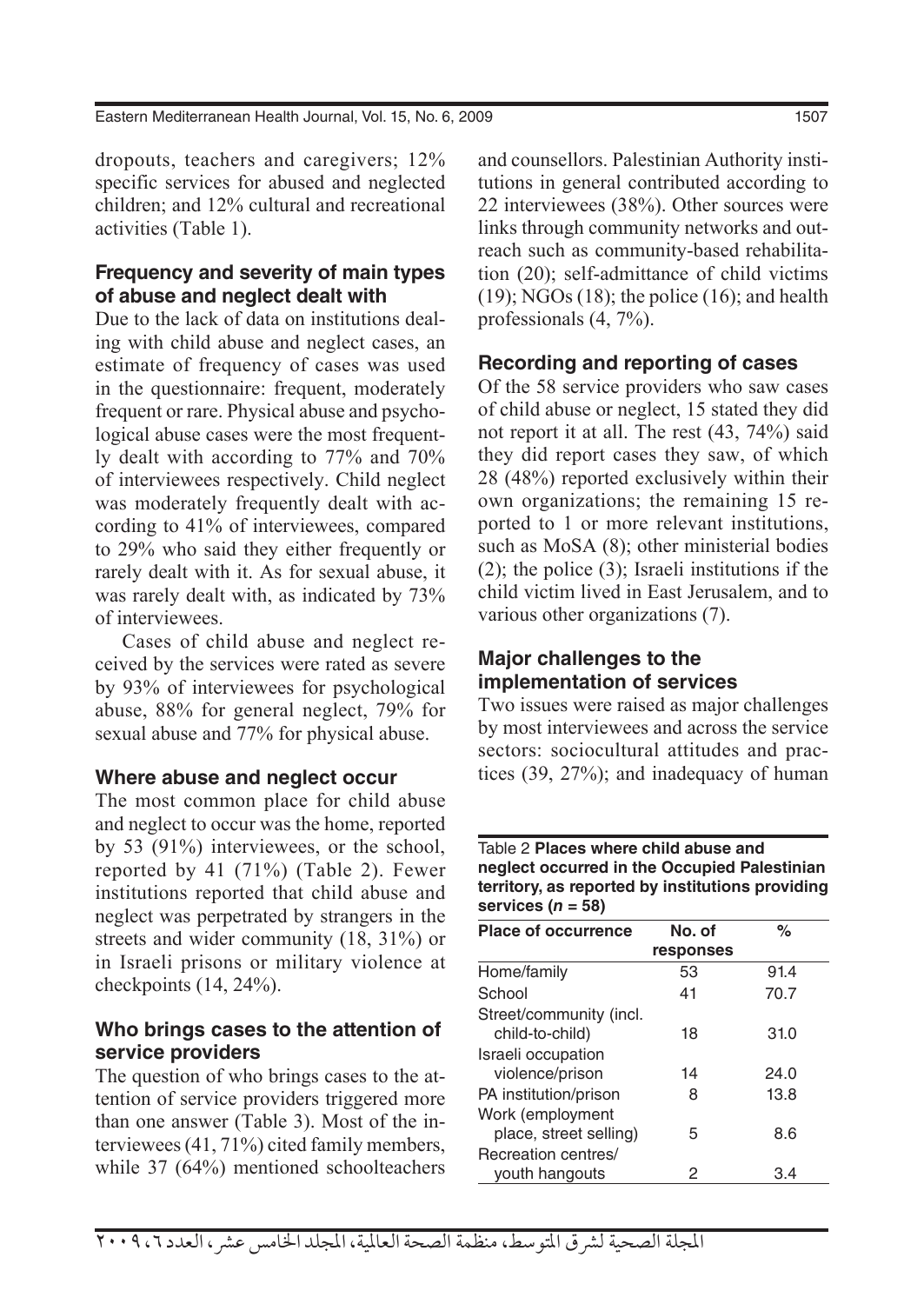Table 3 **Who brings cases of child abuse/ neglect to the attention of service providers in the Occupied Palestinian territory, as reported**  by institutions providing services  $(n = 58)$ 

| Who brings cases             | No. of    | %    |
|------------------------------|-----------|------|
|                              | responses |      |
| <b>Family members</b>        | 41        | 70.7 |
| Schoolteachers/              |           |      |
| counsellors                  | 37        | 63.8 |
| <b>Palestinian Authority</b> |           |      |
| institution                  | 22        | 37.9 |
| Community worker/            |           |      |
| community-based              |           |      |
| rehabilitation/outreach      | 20        | 34.5 |
| Direct contact with child    | 19        | 32.8 |
| Nongovernmental              |           |      |
| organizations                | 18        | 31.0 |
| Police                       | 16        | 27.6 |
| Medical services/            |           |      |
| doctors/primary care         | 4         | 6.9  |
| Personal relations           | 4         | 6.9  |
| Palestinian/Israeli courts   | 2         | 3.4  |
| Advertisements               | 1         | 1.7  |
| United Nations Relief        |           |      |
| and Works Agency             |           | 1.7  |

resources (39, 27%) (Figure 1). Other important issues were funding or financial constraints (22, 15%) and the Israeli occupation (20, 14%). Less frequently mentioned challenges were poverty, lack of legislation and law implementation, issues related specifically to mothers, caregivers and children themselves, and the role of Palestinian Authority institutions.

Challenges related to sociocultural attitudes and practices included resistance to behavioural change; common attitudes among people, such as taboos about sexual abuse and disabilities; power structures within the patriarchal family; the common understanding of services as relief rather than prevention and cooperation; and girls' rights to education undermined by the priority of marriage, especially early marriage for the sake of the family's social needs. These were obstacles to parents cooperating when it comes to protecting their own children from abuse. Thus, a major challenge identified was how to create awareness and meet the needs of children already abused or at risk, without breaking the family system.

The other major challenge according to the service providers was inadequate human resources, both quantitative and qualitative, concerning the availability of expertise and capacity-building through effective training. This calls for proper needs assessments for planning, better institutional capacities and specializations, improved professional expertise and technical skills at various referral levels, better quantity and quality of training, monitoring and evaluation of programmes, and coordination and proper cooperation between service providers.

A particular problem in the occupied Palestinian territory was dependency on external funding for all sectors, which in some documented cases obstructed the sustainability of programmes as the time frames and budgets allocated for projects were limited. Furthermore, services were implemented independent of each other, without a coherent framework of cooperation between various actors. In addition, essential components for the success of a project were rarely funded, such as transportation, space, facilities and salaries for administrative staff.

The Israeli occupation affected the Palestinian population in the occupied Palestinian territory in many ways. Specific issues raised by respondents were: lack of security and safety; the status of Palestinians in Jerusalem; military closure of roads; humiliation and delays at checkpoints; settler violence in some areas; and anger and violence among children caused by witnessing military attacks.

Poverty as one of the challenges was described as economic hardship and unemployment, for example, parents not sending their children to school with enough food.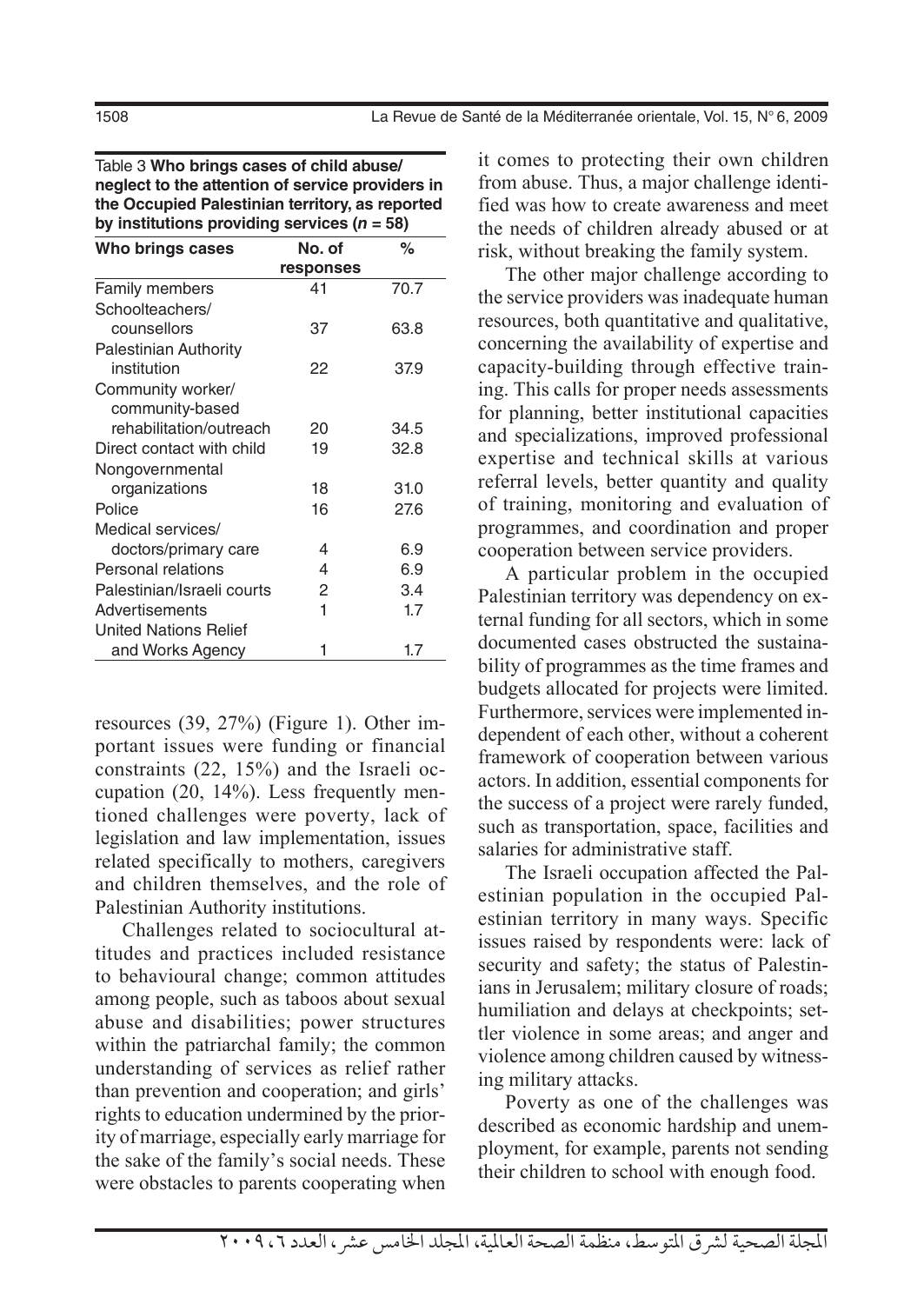

Figure 1 **Main challenges in implementing child abuse and neglect prevention services in the occupied Palestinian territory (***n* **= 145 responses)**

Concerning legislation, comments included: lack of a legal framework for effective protection of abused women and children; laws that were missing or not clear; no law protecting those working with abused or neglected children; the law being always on the side of the abuser (parents, father); no implementing power prevailing in schools; and courts not functioning.

Family issues included: lack of education of mothers; lack of social awareness in parents; mothers not having time for their small children; children with learning difficulties; and adjustment of new boarders when they first come to boarding school. A few local NGOs complained about lack of support from the Palestinian Authority.

#### **Discussion**

This study was the first national survey to identify institutions working in child abuse and neglect prevention in the occupied Palestinian territory. The findings will be used to support the recent initiative by the Palestinian MoSA and Ministry of Planning and UNICEF, working to establish an integrated effective reporting and referral system for child protection in the occupied Palestinian territory.

The research has shown that the distribution of services for abused and neglected children was consistent with the distribution of the population in the West Bank and Gaza Strip, but was highly concentrated in urban areas (79% of institutions for 53% of the population) [*8*]. In addition, the proportion of institutions providing specific services for child abuse and neglect was relatively small (12, 21%). This may reflect the limited use of such services or the limited funding.

Looking at the types of abuse seen by service providers, physical abuse was the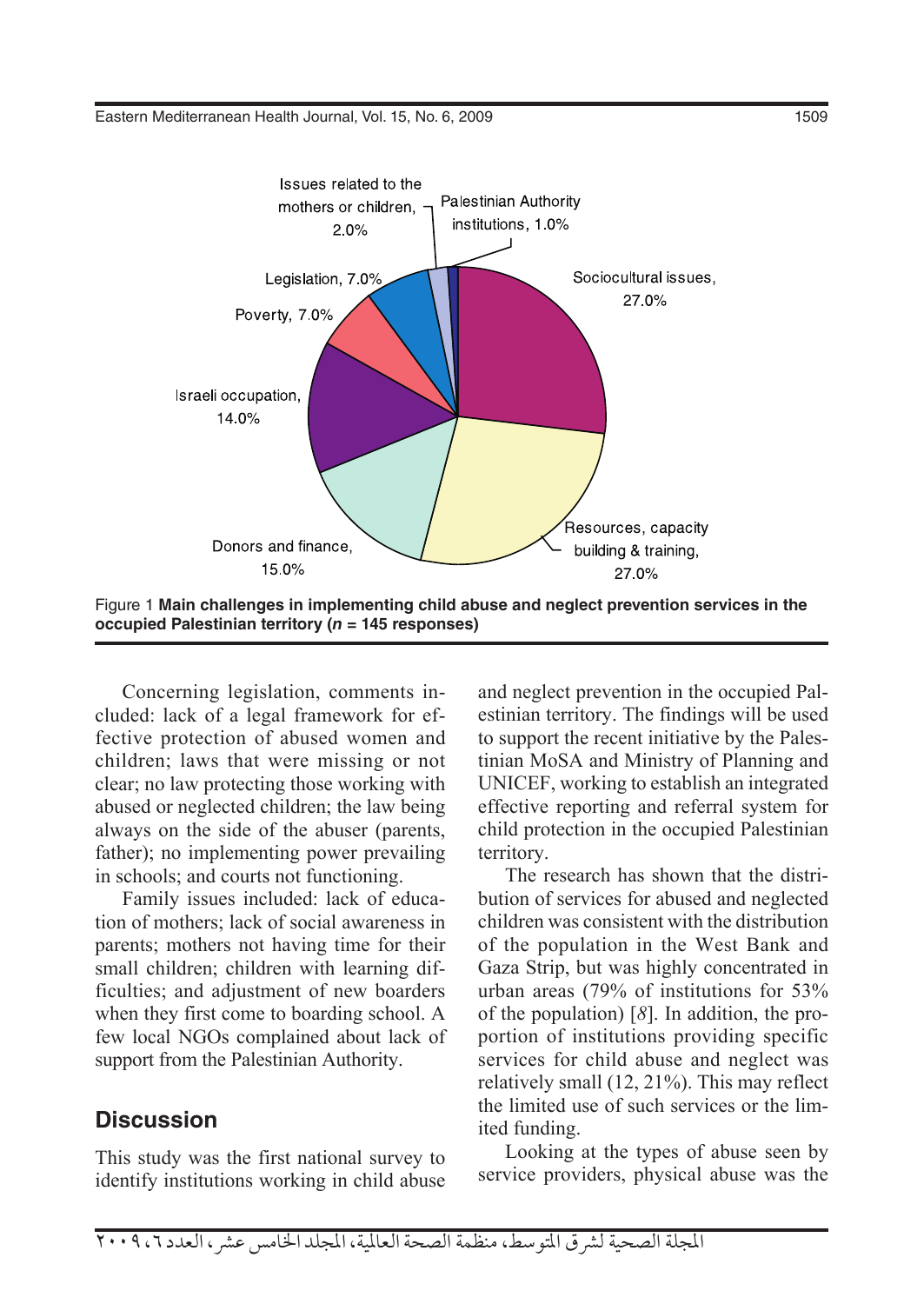one most frequently dealt with; yet a study of self-reported abuse by female adolescents suggested that psychological abuse was the commonest type reported by victims [*9*]. This may reflect a delay in referral of psychologically abused children, i.e. until the symptoms are very severe. This was confirmed by our study, as service providers reported that psychological abuse was less frequently seen than physical, yet the cases were the most severe of all types of abuse.

Interviewees in our survey reported that most abuse occurred at home. In a national study carried out by PCBS 93.3% of mothers of children between the ages of 5 to 17 years reported that assault occurred mainly at home [*3*]. The same study showed that 34.6% of mothers reported abuse occurring in schools [*3*]. In our study a high proportion of respondents reported abuse in schools. However, there are different definitions of abuse at school. The PCBS definition was limited to teachers abusing pupils, while in our study it included bullying and child-to-child violence in addition to teachers' abuse.

Our study also found that service providers lacked a reliable information system that allowed them to monitor and evaluate their work. While 74% of providers said they recorded cases of child abuse and neglect, only 35% reported these to other relevant institutions for the purpose of information sharing and/or further intervention. We also found that the MoSA, the ministry designated to oversee interventions against child abuse and neglect did not keep a record of cases, only numbers; names could not be verified for duplication nor could they be traced.

It is not surprising that the external challenges identified by service providers reflected findings from other studies that point to sociocultural attitudes and practices as constituting a major barrier to service delivery. One researcher in child abuse and neglect argued that "the patriarchal structure of Palestinian society limits possibilities for providing appropriate services to battered women and their children that will satisfy their need for physical safety and emotional security, as well as for their general wellbeing". Another obstacle limiting access to services was the Israeli military occupation and the increasing number of checkpoints/ closures that prevented adults and children from seeking basic and vital services.

According to service providers, capacitybuilding, monitoring and evaluation, as well as standardization of regulations and accreditations were the main internal obstacles to adequate service delivery. For example, most training courses were not evaluated or accredited. There were no established criteria for the accreditation or disqualification of specialists. These issues have been raised by other researchers. MoSA and other ministries are currently taking steps to standardize various specialties in the helping professions, especially in the area of psychosocial health in the occupied Palestinian territory.

Another major obstacle, generally affecting all service providers in the occupied Palestinian territory was funding and dependency on foreign aid. This is a result of priorities often being dictated by the funding community who decided on the type of projects, their duration and the amounts of money to be spent. This dependency limited and hindered the development of programmes that should in fact be built on the assessment of local community needs. The neglect of local needs by funders was confirmed by service providers, who said that many of their past projects were terminated, not because of a change in priorities but simply because the funding had ended. Another factor accelerating the level of poverty already existing within Palestinian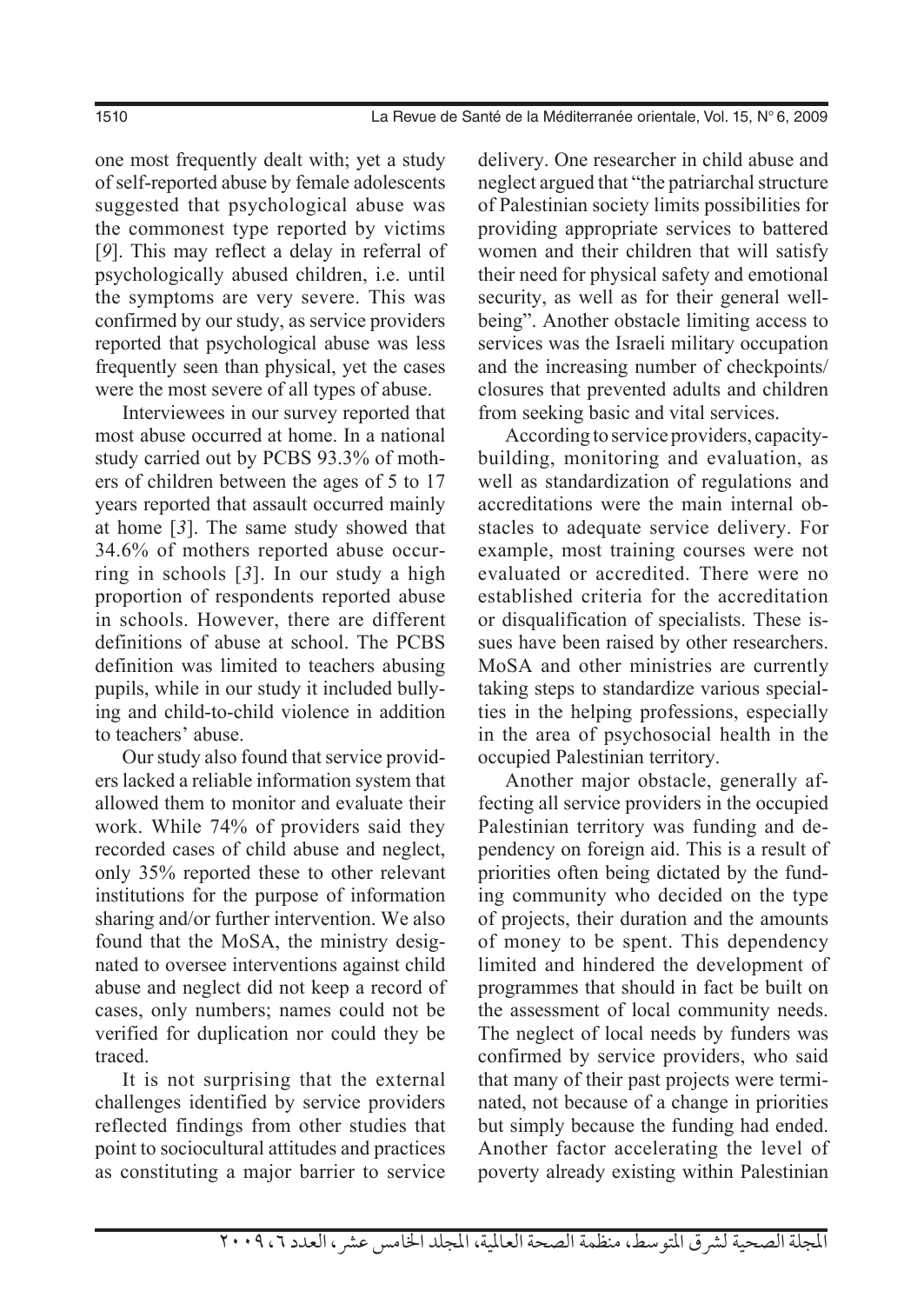Eastern Mediterranean Health Journal, Vol. 15, No. 6, 2009 1511

society was the recent boycott by foreign nations of funding to Palestinian Authority government institutions, withholding 60% of the population's salaries.

There were some limitations to the study. First, due to military closures and severe travel restrictions, most interviews were conducted by telephone. This could affect the reliability of the data, although most of these institutions were already known to us. Secondly, the data related to types of abuse, place of occurrence and source of referral were based on the recall of the interviewees due to lack of records. However, in all cases we made sure this information was obtained from someone directly involved in provision of services.

### **Conclusions and Recommendations**

This survey has fulfilled the research objectives by identifying institutions that provided services for child abuse and neglect in the occupied Palestinian territory, and their scope and challenges. Service providers reported that child maltreatment occurred in all of its forms—physical, psychological and sexual abuse and neglect—with varying frequency and severity. They reported it occurring mainly at home and at school. Service providers were centrally located, concentrated in urban areas, and their work was not coordinated, documented or evaluated. Major obstacles to intervention were sociocultural issues and limited or poorly trained human resources.

Building awareness and professional capacity have the potential to generate change. For example, new generations of children in Palestinian schools are now exposed to the programme "no violence in schools" adopted by the Ministry of Education, with a basic support structure of school counsellors in place and training programmes under way. Other challenges, such as foreign aid and the Israeli occupation, are issues that can only be resolved at a political level.

It is recommended that a platform be laid out for a network of child abuse and neglect services and prevention activities, under the auspices of the MoSA or Ministry of Planning or an independent body. This body should assist with the installation of an effective system to prevent, identify, manage and monitor child abuse and neglect in the occupied Palestinian territory. The issue of equitable accessibility of services needs to be addressed, especially under the present circumstances of restricted mobility. However, all parties at the national and international levels must share the responsibility of creating and maintaining a viable Palestinian service system and to continue to protect the rights, and respond to the needs, of all Palestinian children, especially the most vulnerable ones.

#### **Acknowledgements**

This research was made possible through a fund from the Karim Rida Said Foundation in London. The researchers of this article are independent from the funders.

#### *References*

- 1. *Child psychosocial health: 5–17 years old. Main results*. Ramallah, Palestine, Palestinian Central Bureau of Statistics National Plan of Action Secretariat and UNICEF, 2004.
- 2. Giacaman R et al. *Palestinian adolescent coping with trauma*. Birzeit, Palestine, Institute of Community and Public Health, Birzeit University, 2004:27–30.